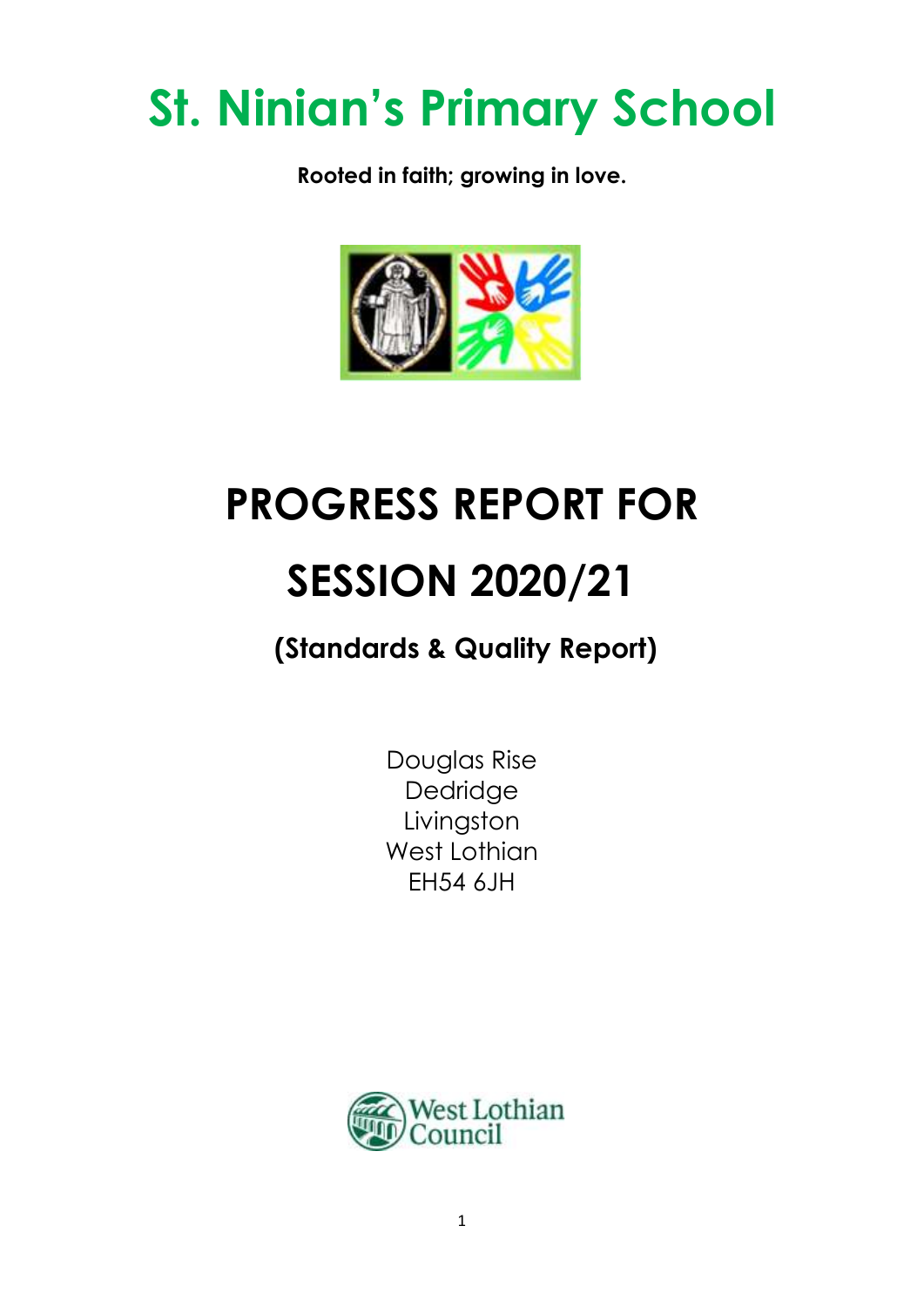### **ABOUT OUR SCHOOL**

St. Ninian's Primary School is a denominational primary school serving the communities of Dedridge, Adambrae and Murieston. Our school roll is 240 and we have a 40/30 nursery class. Our catchment area is wide spread and we have a diverse and multicultural school community.

Our ambitious and unique shared vision and values underpin the school's journey of improvement. At the heart of our vision are our Christian values and strong Catholic ethos which form our community of faith and learning. Partnership working and creative self-evaluation approaches are central to the success of our vibrant learning community.



Together we learn and grow in the image and likeness of Christ.

#### **IMPROVEMENT PRIORITIES**

Our improvement priorities are always based on the national priorities in the National Improvement Framework (NIF). Below we have indicated what progress we made with these priorities in Session 2020/21 and what the impact has been. Our report recognises that we entered a period of school closure in January 2021, and therefore our report takes account of this interruption to in school learning but will also reference any significant steps taken during the period of remote learning. Our future improvement priorities will be identified in our school's recovery improvement plan, which will respond to the national and local advice on the reopening of schools.

We have shown which NIF driver for improvement we used – you can find out more about the National Improvement Framework and drivers at [https://www.npfs.org.uk/wp-content/uploads/2016/01/NPFS\\_NIF\\_E-1.pdf.](https://www.npfs.org.uk/wp-content/uploads/2016/01/NPFS_NIF_E-1.pdf)

We have also evaluated our overall provision using quality indicators (QIs) in How Good is our School?4 (HGIOS?4) and How Good is Our Early learning and Childcare? (HGIOELC?) which is a key aspect of the Scottish approach to self-evaluation and school improvement.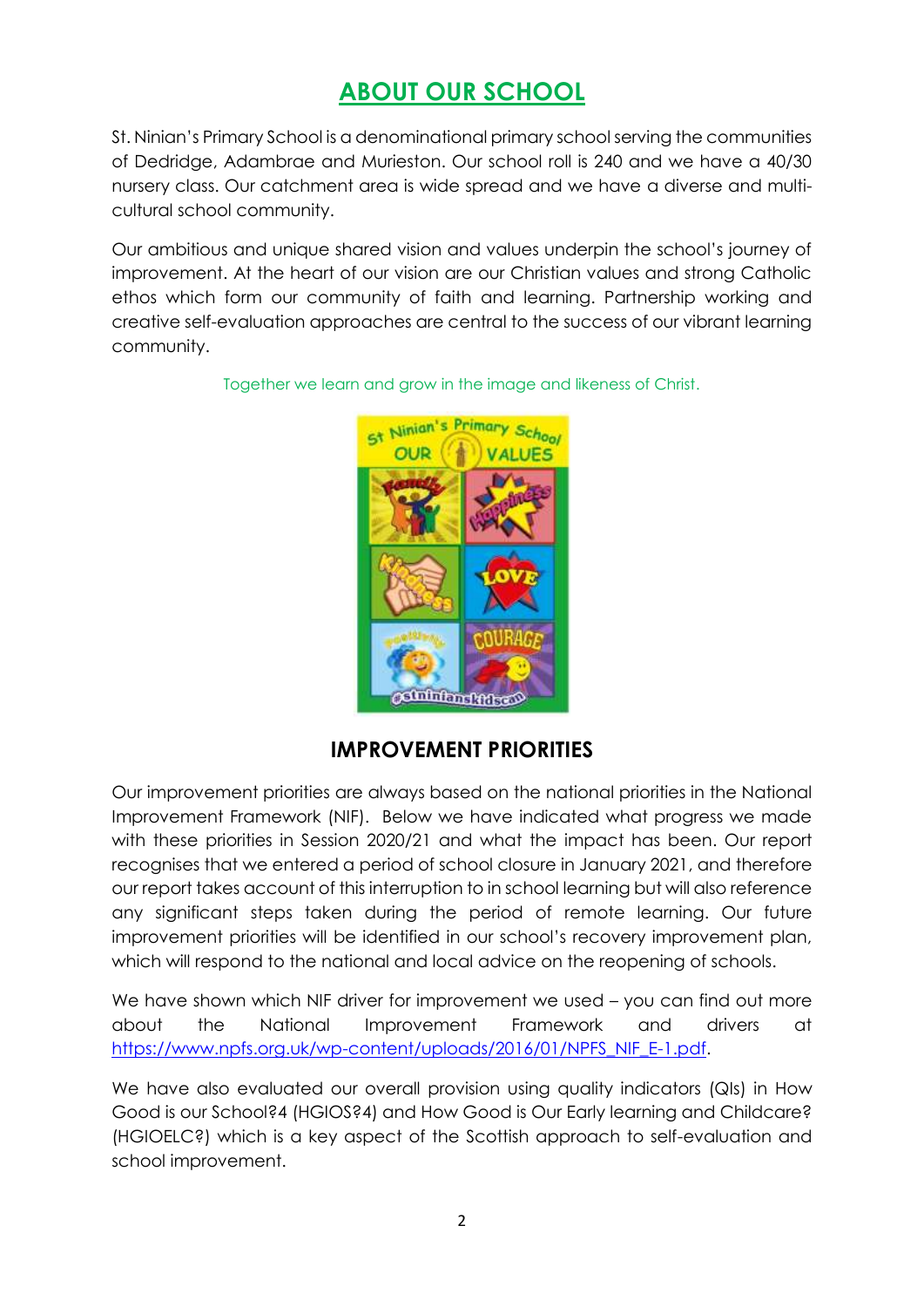| <b>PRIORITY</b>                                                                                                                                                                                                                                                                                                                                                                                                                                                                                                              | <b>HOW DID WE DO?</b>                                                                                                                                                                                                                                                                                                                                                                                                                                                                                                                                                                                                                                                                                                                                                                                                                                                                                                                                                                                                                                                                                                                                                                                                                                                                                                                                                                                                                                                                                                                                                                                                                                                                                                         |  |
|------------------------------------------------------------------------------------------------------------------------------------------------------------------------------------------------------------------------------------------------------------------------------------------------------------------------------------------------------------------------------------------------------------------------------------------------------------------------------------------------------------------------------|-------------------------------------------------------------------------------------------------------------------------------------------------------------------------------------------------------------------------------------------------------------------------------------------------------------------------------------------------------------------------------------------------------------------------------------------------------------------------------------------------------------------------------------------------------------------------------------------------------------------------------------------------------------------------------------------------------------------------------------------------------------------------------------------------------------------------------------------------------------------------------------------------------------------------------------------------------------------------------------------------------------------------------------------------------------------------------------------------------------------------------------------------------------------------------------------------------------------------------------------------------------------------------------------------------------------------------------------------------------------------------------------------------------------------------------------------------------------------------------------------------------------------------------------------------------------------------------------------------------------------------------------------------------------------------------------------------------------------------|--|
| 1.                                                                                                                                                                                                                                                                                                                                                                                                                                                                                                                           | We have made very good progress.                                                                                                                                                                                                                                                                                                                                                                                                                                                                                                                                                                                                                                                                                                                                                                                                                                                                                                                                                                                                                                                                                                                                                                                                                                                                                                                                                                                                                                                                                                                                                                                                                                                                                              |  |
| To raise attainment,<br>especially in literacy and<br>numeracy<br>Our measurable<br>outcome for session<br>$2020/21$ was to offer<br>high quality learning<br>experiences in all<br>classrooms by<br>engaging teachers in<br>professional learning<br>opportunities,<br>professional enquiry,<br>moderation and<br>school self-evaluation.<br>NIF DRIVER(S):<br>School Improvement<br>School Leadership<br>Teacher Professionalism<br>Parental Engagement<br>Assessment of Children's<br>Progress<br>Performance Information | What did we do?<br>We created Empowerment Groups led by lead learners and involving all class<br>teachers, enabling them to engage with the West Lothian Recovery Pathway<br>materials and consider progression across the school.<br>In Literacy, we carried out an audit of our current practice, approaches and<br>$\overline{\phantom{a}}$<br>resources which allowed us to create a Literacy Strategy for our school.<br>Our Literacy Lead Learner worked in partnership with the Cluster Literacy<br>Pedagogy Officer to develop Literacy Pedagogy Toolkits for all stages in our<br>school as a practical overview of all aspects of literacy and to provide<br>consistency of approach.<br>We introduced Reciprocal Reading strategies and evaluated the impact on<br>learner engagement.<br>We introduced core and genre targets in writing to help learners focus on self<br>and peer assessment as well as acting on teacher feedback.<br>In Numeracy, we created a Sway for parents to explain the CPA (concrete,<br>pictorial, abstract) approach and we introduced Count on Us boards.<br>We continued to empower learners to lead their learning during Number Talk<br>۰<br>lessons, at school and during remote learning at home.<br>Some teachers carried out a test of change looking at Maths through Stories.<br>۰<br>At regular intervals, we analysed our literacy and numeracy data to identify<br>strengths, patterns and gaps. Our learning and teaching was adapted to<br>address the gaps we identified.<br>During the period of remote learning, we carefully considered the use of<br>resources and support required by children and their families.<br><b>Evidence indicates the impact is:</b> |  |
|                                                                                                                                                                                                                                                                                                                                                                                                                                                                                                                              | Learners using core and genre targets have grown in confidence at analysing and<br>evaluating their own writing.<br>Learners have shown through a growing number of learner conversations that they are<br>able to name the reciprocal reading strategies taught so far and give examples of how<br>they have applied them in practice.<br>Learners across all stages have continued to make good progress in literacy and<br>numeracy, with the majority of learners at P1, P4 and P7 achieving expected levels of<br>attainment.                                                                                                                                                                                                                                                                                                                                                                                                                                                                                                                                                                                                                                                                                                                                                                                                                                                                                                                                                                                                                                                                                                                                                                                            |  |
| <b>ELC</b>                                                                                                                                                                                                                                                                                                                                                                                                                                                                                                                   | Evidence indicates the impact is:                                                                                                                                                                                                                                                                                                                                                                                                                                                                                                                                                                                                                                                                                                                                                                                                                                                                                                                                                                                                                                                                                                                                                                                                                                                                                                                                                                                                                                                                                                                                                                                                                                                                                             |  |
|                                                                                                                                                                                                                                                                                                                                                                                                                                                                                                                              | Learners in the ELC have shown increased interest in writing and improved levels of<br>vocabulary in a variety of situations, eg. during snack, through play and together time.<br>Learners in the ELC benefit from increased learning opportunities for mathematics and<br>numeracy as part of their play and quality interactions with ELC staff.<br>Learners in the ELC were provided with a range of literacy and numeracy weekly<br>experiences during the period of school closures. As a result, more parents felt able to<br>support their child at this time.                                                                                                                                                                                                                                                                                                                                                                                                                                                                                                                                                                                                                                                                                                                                                                                                                                                                                                                                                                                                                                                                                                                                                        |  |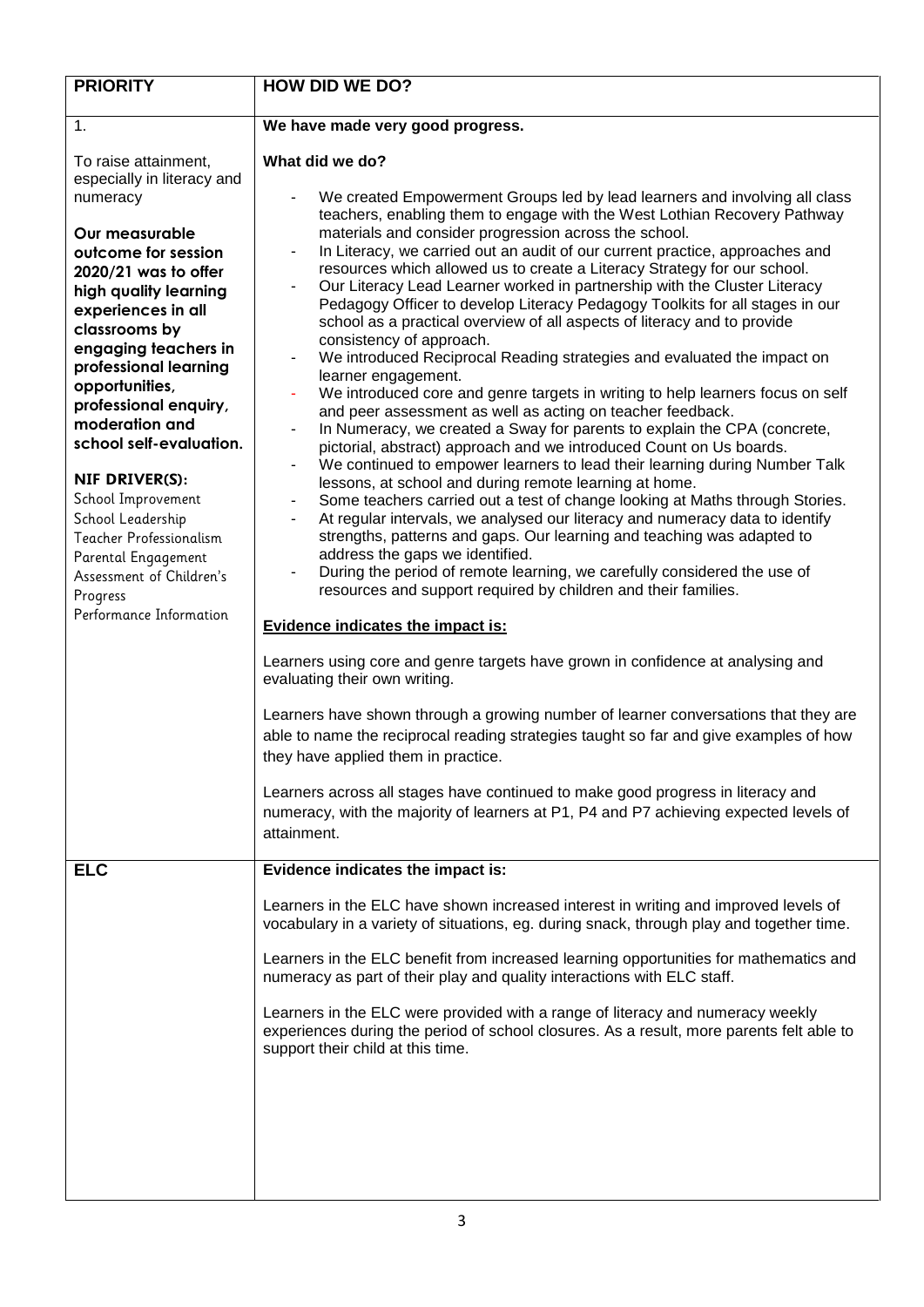| $\overline{2}$ .                                                                                                                                                                                                                                                                                | We have made good progress.                                                                                                                                                                                                                                                                                                                                                                                                                                                                                                                                                                                                                                                                                                                                                                                                                                                                                                                                                                                                                                                                                       |  |
|-------------------------------------------------------------------------------------------------------------------------------------------------------------------------------------------------------------------------------------------------------------------------------------------------|-------------------------------------------------------------------------------------------------------------------------------------------------------------------------------------------------------------------------------------------------------------------------------------------------------------------------------------------------------------------------------------------------------------------------------------------------------------------------------------------------------------------------------------------------------------------------------------------------------------------------------------------------------------------------------------------------------------------------------------------------------------------------------------------------------------------------------------------------------------------------------------------------------------------------------------------------------------------------------------------------------------------------------------------------------------------------------------------------------------------|--|
|                                                                                                                                                                                                                                                                                                 | What did we do?                                                                                                                                                                                                                                                                                                                                                                                                                                                                                                                                                                                                                                                                                                                                                                                                                                                                                                                                                                                                                                                                                                   |  |
| To close the attainment<br>gap between the most<br>and least disadvantaged<br>children<br>Our measurable<br>outcome for session<br>2020/21 was to<br>provide targeted<br>interventions for<br>identified pupils across<br>the school to ensure<br>that attainment<br>potential is<br>maximised. | We regularly evaluated the needs and progress of learners across the school<br>through robust excellence and equity meetings. This then allowed us to deploy<br>support for learning staff in a responsive and needs driven approach.<br>We carried out a range of literacy and numeracy interventions, monitoring the<br>$\bullet$<br>impact of these on a regular basis.<br>We trialled a new online reading scheme at different stages in our school and<br>then purchased a non-fiction scheme for infant learners to address an identified<br>gap in our resources.<br>During the period of remote learning, we identified vulnerable learners across<br>the school and provided them with a place in our Hub. We used this time to<br>support learners' wellbeing, literacy and numeracy.<br>All targeted groups and individuals were given virtual live lessons during the<br>period of remote learning to continue their access to interventions.<br>We employed a Polish Support Worker to provide support for children with<br>English as an additional language (EAL). 17% of our learners are Polish. |  |
| NIF Driver(s):<br>Parental Engagement<br>Assessment of Children's                                                                                                                                                                                                                               | <b>Evidence indicates that the use of Pupil Equity Funding has had the following</b><br>impact on learners:                                                                                                                                                                                                                                                                                                                                                                                                                                                                                                                                                                                                                                                                                                                                                                                                                                                                                                                                                                                                       |  |
| Progress<br>Performance Information                                                                                                                                                                                                                                                             | Learners requiring targeted interventions in literacy and numeracy were supported in<br>school and online during the period of remote learning.                                                                                                                                                                                                                                                                                                                                                                                                                                                                                                                                                                                                                                                                                                                                                                                                                                                                                                                                                                   |  |
|                                                                                                                                                                                                                                                                                                 | Following the period of interrupted learning, our support for learning team were deployed<br>to target learners with barriers to learning and changes in their progress. This intense,<br>direct support enabled many learners to make expected progress or to stay on track.                                                                                                                                                                                                                                                                                                                                                                                                                                                                                                                                                                                                                                                                                                                                                                                                                                     |  |
|                                                                                                                                                                                                                                                                                                 | Learners finding it more difficult to self and co-regulate their emotions were supported<br>through 1-1 check-ins and small group interventions. This included safely re-establishing<br>an after school club for targeted classes to support the ongoing development of social<br>skills and teamwork.                                                                                                                                                                                                                                                                                                                                                                                                                                                                                                                                                                                                                                                                                                                                                                                                           |  |
| <b>ELC</b>                                                                                                                                                                                                                                                                                      | Evidence indicates the impact is:                                                                                                                                                                                                                                                                                                                                                                                                                                                                                                                                                                                                                                                                                                                                                                                                                                                                                                                                                                                                                                                                                 |  |
|                                                                                                                                                                                                                                                                                                 | Parents attending virtual PEEP classes described an increase in their confidence in<br>supporting them to interact positively with their child through play based activities.                                                                                                                                                                                                                                                                                                                                                                                                                                                                                                                                                                                                                                                                                                                                                                                                                                                                                                                                     |  |
|                                                                                                                                                                                                                                                                                                 | EAL learners in the nursery show increased confidence in language development as a<br>result of targeted support from our Polish Pupil Support Worker.                                                                                                                                                                                                                                                                                                                                                                                                                                                                                                                                                                                                                                                                                                                                                                                                                                                                                                                                                            |  |

| 3.                                                                                                                                 | We have made very good progress.                                                                                                                                                                                                                                                                                                                                                                                                                                                                                  |  |
|------------------------------------------------------------------------------------------------------------------------------------|-------------------------------------------------------------------------------------------------------------------------------------------------------------------------------------------------------------------------------------------------------------------------------------------------------------------------------------------------------------------------------------------------------------------------------------------------------------------------------------------------------------------|--|
|                                                                                                                                    | What did we do?                                                                                                                                                                                                                                                                                                                                                                                                                                                                                                   |  |
| To improve children and<br>young people's health &<br>wellbeing                                                                    | We continued to track our children's wellbeing regularly, asking them to self-<br>$\bullet$<br>report against the wellbeing indicators and holding check-ins with identified<br>groups of learners. P4-7 pupils reported via Teams and P1-3 children                                                                                                                                                                                                                                                              |  |
| Our measurable outcome<br>for session 2020/21 was<br>to improve children's<br>health and wellbeing to<br>ensure their readiness to | completed paper copies.<br>We introduced a new resource called Happy, Healthy You across the school.<br>$\bullet$<br>We utilised the West Lothian Recovery Pathway Sways which provided<br>$\bullet$<br>comprehensive lessons to support the recovery phase for children and their<br>families.                                                                                                                                                                                                                   |  |
| learn.<br>NIF Driver(s):<br>School Improvement<br>Assessment of Children's<br>Progress<br>Performance Information                  | During the remote learning period and the following term, we focused on<br>$\bullet$<br>building the resilience of our young people through a range of weekly<br>activities, whole school assemblies, and the introduction of the Resilience<br>Alphabet.<br>We continued to hold learner conversations termly and embedded the One<br>$\bullet$<br>Trusted Adult approach across our school.<br>We created a display in our main hall to highlight the whole school approach<br>$\bullet$<br>and Trusted Adults. |  |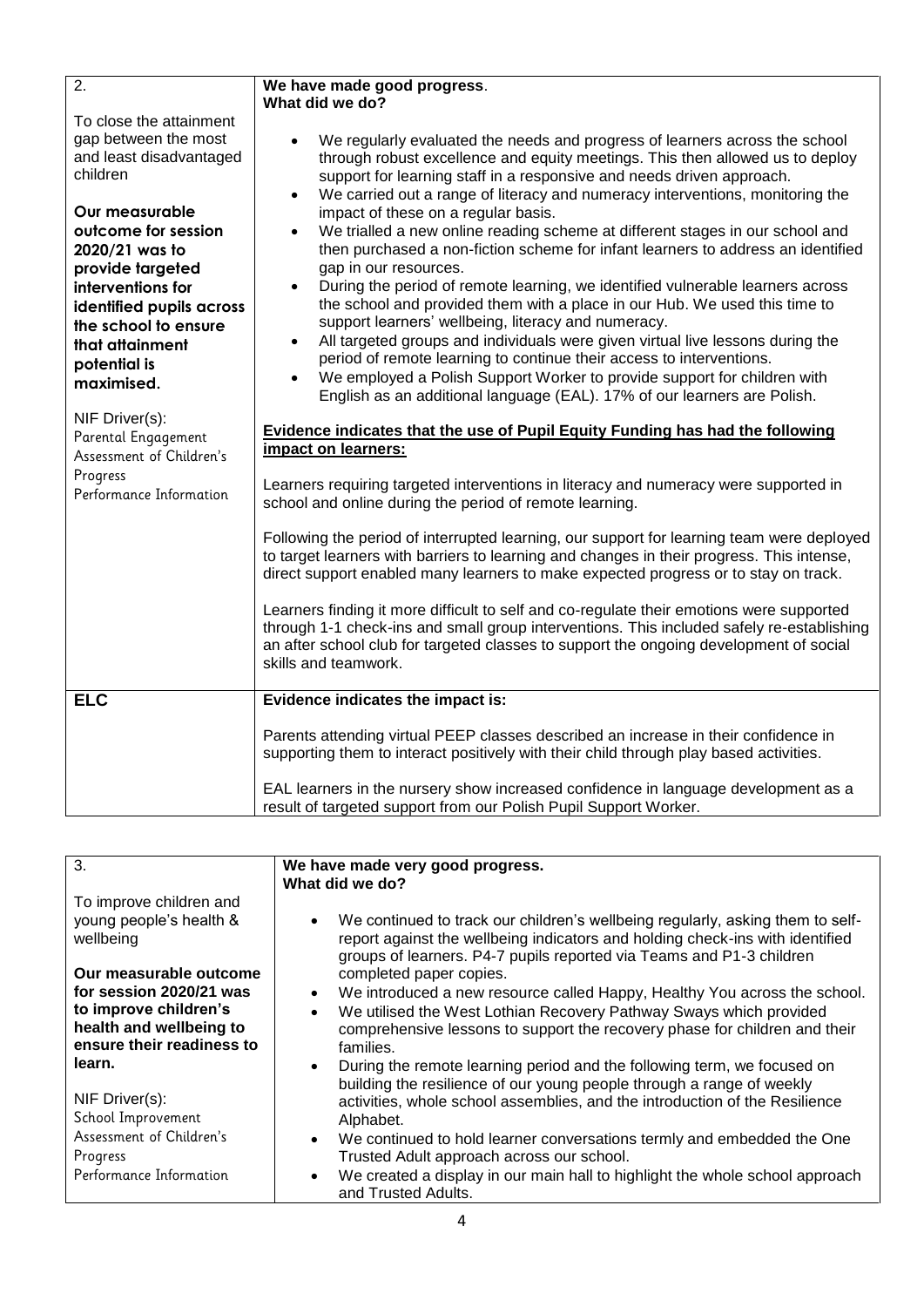|                                                                                                                                                                                                                                                                                                                                                                                                                                          | Identified groups of learners in our school benefitted from involvement in self-<br>$\bullet$<br>esteem groups, targeted support, referrals to other agencies, fine motor skills<br>groups, lego therapy and counselling.<br>Our Empowerment Group updated our HWB Driver Diagram to reflect our<br>strategy and main drivers in our school. We evaluated our progress against<br>HGIOS Quality Indicator 3.1.<br>Evidence indicates the impact is:<br>Learners across the school develop their emotional literacy and resilience through<br>One Trusted Adult conversations and targeted 1-1 check-ins where required.<br>95% of our learners report positively against the wellbeing indicators. P5-7 learner<br>surveys.<br>Most learners report that they feel safe and treated with respect at our school.                                                                                                                                                                                                                                                                                                                                                                                                                                                                                                                                                                                                                                                                                                                                                                                                                                                                                                        |  |
|------------------------------------------------------------------------------------------------------------------------------------------------------------------------------------------------------------------------------------------------------------------------------------------------------------------------------------------------------------------------------------------------------------------------------------------|------------------------------------------------------------------------------------------------------------------------------------------------------------------------------------------------------------------------------------------------------------------------------------------------------------------------------------------------------------------------------------------------------------------------------------------------------------------------------------------------------------------------------------------------------------------------------------------------------------------------------------------------------------------------------------------------------------------------------------------------------------------------------------------------------------------------------------------------------------------------------------------------------------------------------------------------------------------------------------------------------------------------------------------------------------------------------------------------------------------------------------------------------------------------------------------------------------------------------------------------------------------------------------------------------------------------------------------------------------------------------------------------------------------------------------------------------------------------------------------------------------------------------------------------------------------------------------------------------------------------------------------------------------------------------------------------------------------------|--|
| <b>ELC</b>                                                                                                                                                                                                                                                                                                                                                                                                                               | Evidence indicates the impact is:                                                                                                                                                                                                                                                                                                                                                                                                                                                                                                                                                                                                                                                                                                                                                                                                                                                                                                                                                                                                                                                                                                                                                                                                                                                                                                                                                                                                                                                                                                                                                                                                                                                                                      |  |
|                                                                                                                                                                                                                                                                                                                                                                                                                                          | Learners in our nursery express that they feel safe and happy during their daily<br>wellbeing check ins.                                                                                                                                                                                                                                                                                                                                                                                                                                                                                                                                                                                                                                                                                                                                                                                                                                                                                                                                                                                                                                                                                                                                                                                                                                                                                                                                                                                                                                                                                                                                                                                                               |  |
|                                                                                                                                                                                                                                                                                                                                                                                                                                          | Learners are able to talk confidently about their emotions linking the wellbeing<br>indicators to their own experiences.                                                                                                                                                                                                                                                                                                                                                                                                                                                                                                                                                                                                                                                                                                                                                                                                                                                                                                                                                                                                                                                                                                                                                                                                                                                                                                                                                                                                                                                                                                                                                                                               |  |
| 4.                                                                                                                                                                                                                                                                                                                                                                                                                                       | We have made very good progress.<br>What did we do?                                                                                                                                                                                                                                                                                                                                                                                                                                                                                                                                                                                                                                                                                                                                                                                                                                                                                                                                                                                                                                                                                                                                                                                                                                                                                                                                                                                                                                                                                                                                                                                                                                                                    |  |
| To improve employability<br>skills, and sustained,<br>positive school-leaver<br>destinations for all young<br>people<br>Our measurable<br>outcome for session<br>2020/21 was to improve<br>and develop digital<br>literacy skills for staff and<br>learners to enable a<br>more agile and blended<br>approach to learning<br>NIF Driver(s):<br>School Improvement<br>School Leadership<br>Teacher Professionalism<br>Parental Engagement | We continued to use the digital platforms of Seesaw and Teams to support<br>home learning. This ensured we were able to adapt quickly during the period<br>of remote learning and any periods of isolation for learners.<br>We evaluated our remote learning offer at the beginning of January 2021 to<br>$\bullet$<br>improve our online learning approaches and meet the needs of children and<br>parents.<br>Our staff team engaged in professional learning opportunities to develop their<br>$\bullet$<br>own digital skills, piloting ideas and activities with their class and sharing<br>practice across their stages.<br>We purchased sets of Tablets for every class to increase access to digital<br>learning, and we now have an interactive Promethean board in every<br>classroom to enhance leaning and teaching.<br>Our Digital Lead Learner gathered evidence of our school's digital journey<br>from learners, staff and parents to present as part of our validation visit with<br>Digital Schools Scotland Awards in June 2021.<br>As part of our Participatory Budgeting activities, we purchased an Outdoor<br>Classroom and picnic benches to enhance outdoor learning facilities on our<br>school grounds.<br>We engaged with the RAISE programme and RAISE Officer to participate in<br>STEM training and after school clubs. Some of our parents also took part in<br>this.<br>Our STEM Action Plan and successful bid for funding from the Edina Trust<br>led to the purchasing of new coding equipment and lego for the infants.<br>We had a whole school focus on Global Goals and Right of the Week in the<br>$\bullet$<br>summer term as part of our Rights Respecting Schools refresh. |  |
|                                                                                                                                                                                                                                                                                                                                                                                                                                          | <b>Evidence indicates the impact is:</b>                                                                                                                                                                                                                                                                                                                                                                                                                                                                                                                                                                                                                                                                                                                                                                                                                                                                                                                                                                                                                                                                                                                                                                                                                                                                                                                                                                                                                                                                                                                                                                                                                                                                               |  |
|                                                                                                                                                                                                                                                                                                                                                                                                                                          | 88% learners in P1-3 rated their enjoyment of Seesaw as very high. Learners were<br>keen to showcase learning on Seesaw on their return to in school learning.                                                                                                                                                                                                                                                                                                                                                                                                                                                                                                                                                                                                                                                                                                                                                                                                                                                                                                                                                                                                                                                                                                                                                                                                                                                                                                                                                                                                                                                                                                                                                         |  |
|                                                                                                                                                                                                                                                                                                                                                                                                                                          | The majority of learners in P4-7 reported that they felt confident in their online<br>learning via Teams during the period of remote learning.                                                                                                                                                                                                                                                                                                                                                                                                                                                                                                                                                                                                                                                                                                                                                                                                                                                                                                                                                                                                                                                                                                                                                                                                                                                                                                                                                                                                                                                                                                                                                                         |  |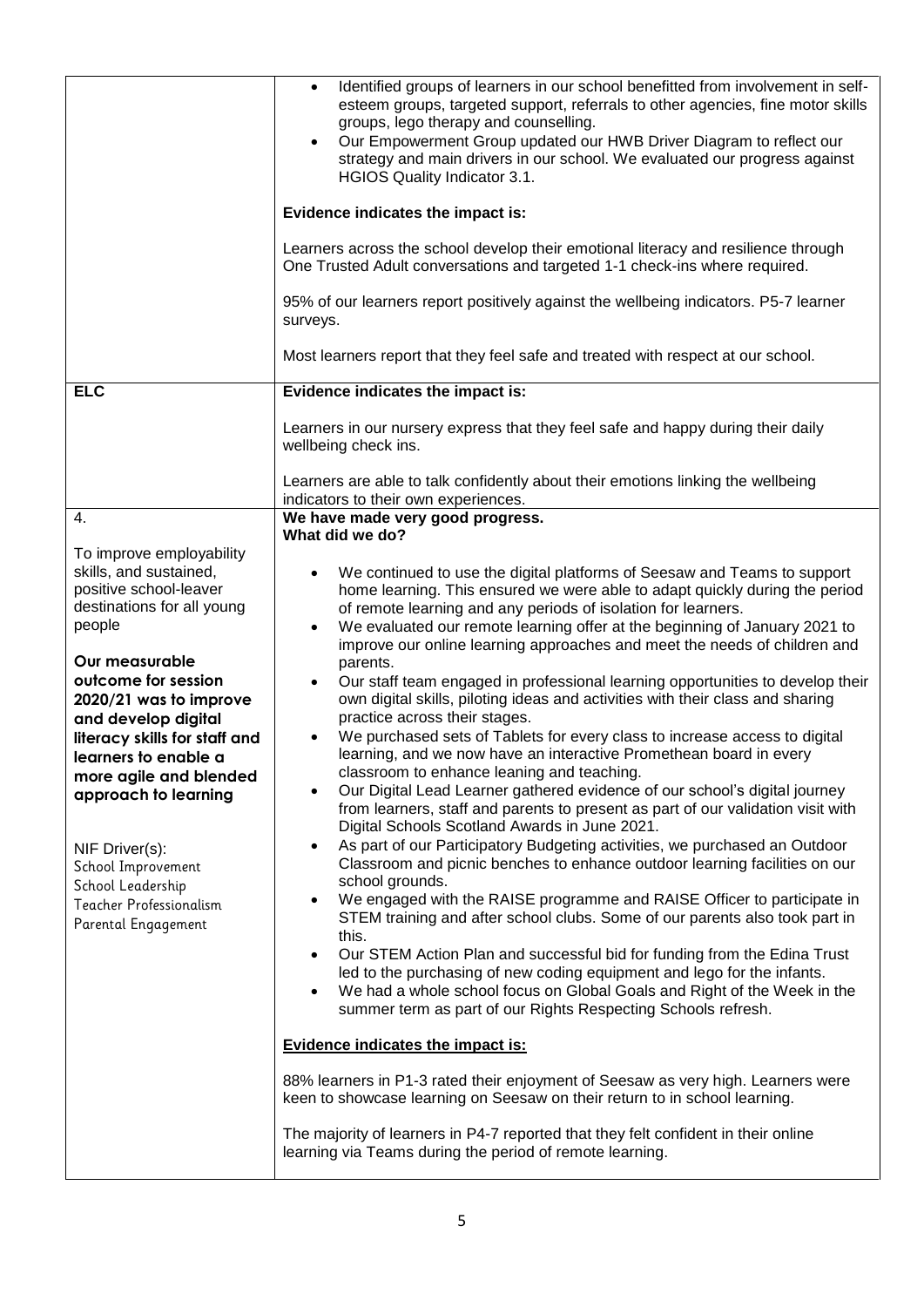|            | Learners across the school have access to a range of devices to support their<br>learning with many choosing to bring their own device to school. Our learners are<br>eager to develop their digital skills further.                                                                                                                |  |
|------------|-------------------------------------------------------------------------------------------------------------------------------------------------------------------------------------------------------------------------------------------------------------------------------------------------------------------------------------|--|
| <b>ELC</b> | Evidence indicates the impact is:                                                                                                                                                                                                                                                                                                   |  |
|            | Learners are making choices about how they use technologies in their everyday play,<br>eg. using the new Promethean board for mark making or to play educational literacy<br>and numeracy games, scanning the QR codes to access nursery rhymes or songs,<br>using the GoPro or Ipads to take photographs/videos of their learning. |  |

#### *Evaluative comment on school's attendance and exclusion data required.*

The school's attendance rate for Session 2020/21 was **95.10%** with an exclusion rate **of 0%.**

The Leadership Team monitor pupil attendance monthly and work in partnership with parents/carers to overcome any barriers to attendance.

#### *Evaluative statement on the effectiveness of the school's engagement with parents and other stakeholders in improvement planning and on reporting school performance.*

St. Ninian's has a proud tradition of excellent partnership working with parents to involve them in their child's learning. In Session 2020/21, this took on a virtual spin with a number of annual events taking place via Skype for Business to ensure parents could still connect with the school and play a key role in their child's education. This included: Meet the Teacher Night, online Parents' Evenings and the trial of the new Parent Booking System, weekly Ninian's Natter sessions during the period of remote learning and online assemblies. Communication remained a strength of the school this session with our usual weekly updates and the use of Padlet and video messages during remote learning. This ensured children and families stayed connected with the school at this time. Parents commended the school for the high standard of communication. The work of the school was enriched by the feedback from parents/carers at the start of the remote learning period via surveys and discussions. Parent feedback allowed the school to reflect on lockdown approaches and make improvements to enhance children's experiences. In preparation for the annual school improvement plan, a further survey was issued to parents to gather a picture of the school's strengths and next steps. Parents were also invited to vote on how best to use the school's Pupil Equity Funding to meet the needs of learners and remove barriers to learning. All results of the surveys were shared with parents via the weekly newsletters.

#### *Developing in Faith section to be added for denominational schools*

Our vision at St. Ninian's is for our children to grow in the image and likeness of Christ within our community of faith and learning. Our School Values, based on Gospel Values, are embedded in the life and work of our school family and are at the heart of all decision making in our school. All members of our school family were involved in creating the school values in 2018 and we have an annual focus on ensuring the values are refreshed with the current learners. In 2020, this led to a new school value of 'courage' being introduced to reflect the children's resilience during the global pandemic. The school values are very visual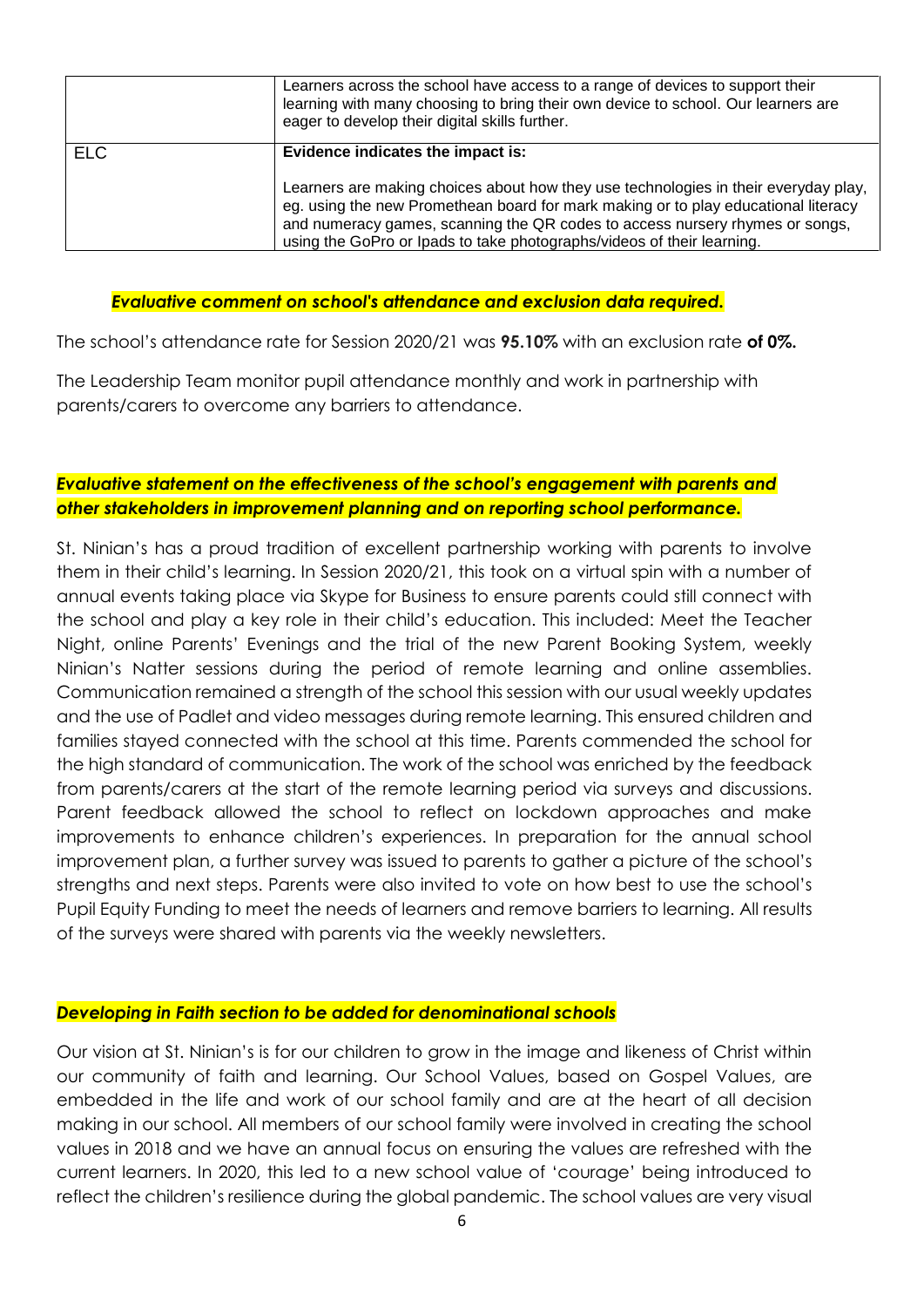across our school building and are celebrated in assemblies, via the weekly newsletters and regularly discussed in class. Our children are articulate and talk with great enthusiasm about the school values. They are rewarded for showcasing the school values and in 2021 we introduced 'Value of the Month' to celebrate our values individually. Our value of 'family' is of great importance to St Ninian's and has been best showcased this session through shared opportunities for praying the Rosary, working closely with Livingston Parishes on this year's Sacramental programme, holding virtual parent workshops on God's Loving Plan and through the whole school celebration of Catholic Education Week.

**Our Wider Achievements this year including successes at the time of Remote Learning:**

- **Crusader Court – care packages at Christmas delivered by children and staff**
- **£560 raised from Christmas Card fundraiser – Parent Council led this initiative**
- **WLC Name a Gritter competition – winners in various classes, prizes awarded**
- **Maths Week Scotland, Book Week Scotland**
- **•** British Science Week
- **SUMDOG competitions**
- **Four P7 winners in Maths University Challenge**
- **Outdoor learning being embedded by all staff**
- **Wildlife Conservation Charity linking in with P6, P5**
- **Skype a Scientist in P4/5 & P5**
- **STEM workshop virtually for P7 with Smartstems**
- **Edina Trust funding granted this session – coding equipment**
- **WLC Museum Virtual visit with P2/3 – Toys from the past**
- **Sharing is Caring resource for families to provide access to food supplies**
- **Use of SEESAW in P1-P3 and Teams in P4-7, before and during remote learning**
- **High levels of learner engagement during remote learning period**
- **P1 trialled LIVE virtual lessons with parents and groups of children**
- **Nursery staff held weekly LIVE virtual sessions for children and parents**
- **Pupil choice workshops virtually on TEAMS for P4-P7 to reengage learners**
- **Sacramental Programme for P3, P4, P7 pupils**
- **Skills of staff in digital technologies – attended webinars, professional reading, shared practice and working with lead learners**
- **Successful learning environment for key worker and vulnerable children during the period of school closure**
- **New furniture for P1 playroom**
- **New furniture for P6 and P6/7 to promote agile learning**
- **Utilising other agencies to support wellbeing of children – Outward Bound, SALT, Active Schools, Visual Impairment, Wellbeing Scotland**
- **Pope Francis Faith Award in P6 and P7**
- **Virtual transition programme for nursery-P1and P7-Secondary school**
- **Purchasing of new Promethean boards for all classes including nursery**
- **New VR headsets, Green Screen, tablets, netbooks purchased to support digital skills development**
- **Class Sports Days**
- **Care Inspectorate Inspection – June 2021**
- **Digital Schools Award Scotland – June 2021**